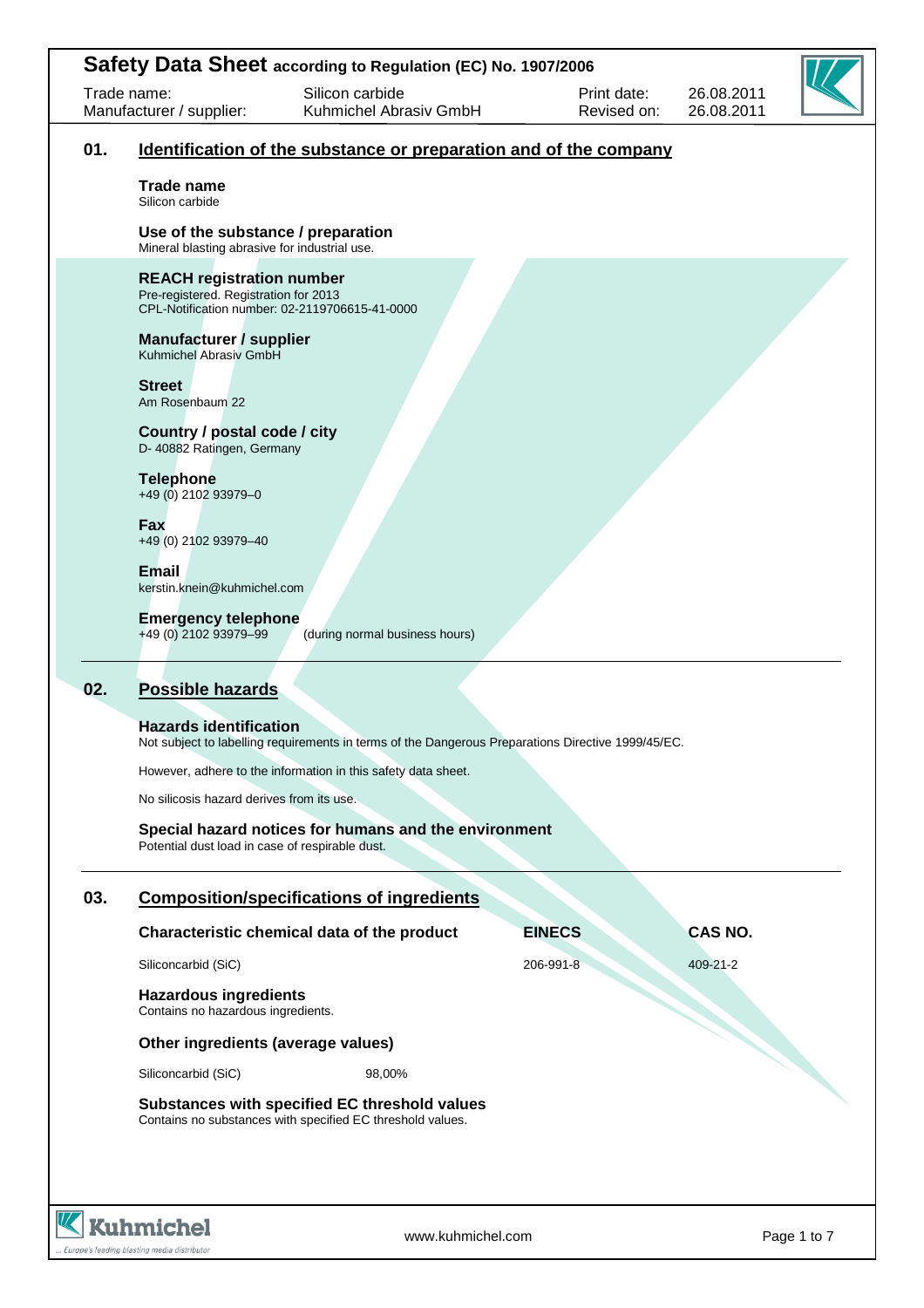| Trade name:<br>Manufacturer / supplier: |                                                                                                                                 | Safety Data Sheet according to Regulation (EC) No. 1907/2006<br>Silicon carbide<br>Kuhmichel Abrasiv GmbH        | Print date:<br>Revised on: | 26.08.2011<br>26.08.2011 |  |  |  |  |
|-----------------------------------------|---------------------------------------------------------------------------------------------------------------------------------|------------------------------------------------------------------------------------------------------------------|----------------------------|--------------------------|--|--|--|--|
| 04.                                     | <b>First-aid measures</b>                                                                                                       |                                                                                                                  |                            |                          |  |  |  |  |
|                                         | <b>General information</b>                                                                                                      | Seek medical advice at the occurrence of a health disorder.                                                      |                            |                          |  |  |  |  |
|                                         | <b>After inhalation</b>                                                                                                         | Ensure supply of fresh air. Consult a doctor in case of irritation of the respiratory tracts.                    |                            |                          |  |  |  |  |
|                                         | After skin contact<br>Wash with water and rinse.                                                                                |                                                                                                                  |                            |                          |  |  |  |  |
|                                         | After eye contact<br>Consult a doctor if necessary.                                                                             | Remove contact lenses, hold eyelids open and rinse generously with clean, flowing water for at least 10 minutes. |                            |                          |  |  |  |  |
|                                         | <b>After ingestion</b><br>Rinse mouth and drink plenty of water. Do not induce vomiting. In case of sickness, consult a doctor. |                                                                                                                  |                            |                          |  |  |  |  |
|                                         | <b>Advice to medical doctor</b><br>No information available.                                                                    |                                                                                                                  |                            |                          |  |  |  |  |
| 05.                                     | <b>Fire-fighting measures</b>                                                                                                   |                                                                                                                  |                            |                          |  |  |  |  |
|                                         | Suitable extinguishing media<br>Product does not burn. Match extinguishing measures to surroundings.                            |                                                                                                                  |                            |                          |  |  |  |  |
|                                         | None known.                                                                                                                     | Extinguishing media that must not be used                                                                        |                            |                          |  |  |  |  |
|                                         | resulting gases<br>None known.                                                                                                  | Special hazards by the substance or the preparation itself, its combustion products or                           |                            |                          |  |  |  |  |
|                                         | None known.                                                                                                                     | Special protective equipment for fire-fighting                                                                   |                            |                          |  |  |  |  |
|                                         | <b>Additional information</b><br>None known.                                                                                    |                                                                                                                  |                            |                          |  |  |  |  |
| 06.                                     | <b>Accidental release measures</b>                                                                                              |                                                                                                                  |                            |                          |  |  |  |  |
|                                         | <b>Personal precautions</b><br>Avoid dust formation. Adhere to safety measures under point 7 and 8.                             |                                                                                                                  |                            |                          |  |  |  |  |
|                                         | <b>Environmental precautions</b><br>None known.                                                                                 |                                                                                                                  |                            |                          |  |  |  |  |
|                                         | <b>Methods for cleaning up</b>                                                                                                  | Collect mechanically and dispose of according to regulations.                                                    |                            |                          |  |  |  |  |

## **Additional information**

None known.

# **07. Handling and storage**

### **Advice on safe handling**  Avoid dust formation.

**Advice on protection against fire and explosion**  No special fire protection measures are required.





www.kuhmichel.com Page 2 to 7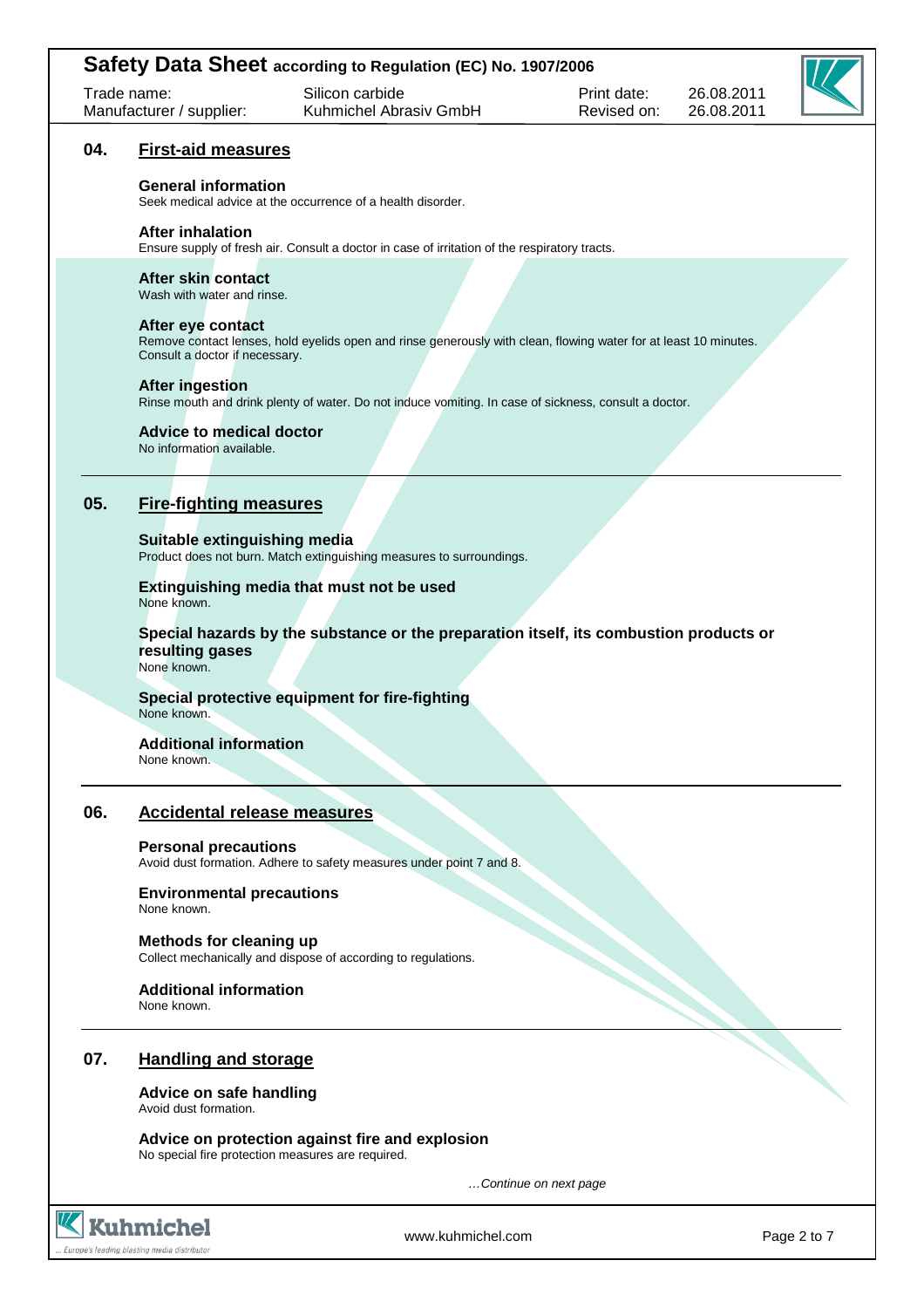|             |                                                                                                                                                                                                                                                                                                                | Safety Data Sheet according to Regulation (EC) No. 1907/2006                                                                                                                                                                                        |                            |                          |  |  |  |
|-------------|----------------------------------------------------------------------------------------------------------------------------------------------------------------------------------------------------------------------------------------------------------------------------------------------------------------|-----------------------------------------------------------------------------------------------------------------------------------------------------------------------------------------------------------------------------------------------------|----------------------------|--------------------------|--|--|--|
| Trade name: | Manufacturer / supplier:                                                                                                                                                                                                                                                                                       | Silicon carbide<br>Kuhmichel Abrasiv GmbH                                                                                                                                                                                                           | Print date:<br>Revised on: | 26.08.2011<br>26.08.2011 |  |  |  |
|             | <b>Additional advice</b><br>None known.                                                                                                                                                                                                                                                                        |                                                                                                                                                                                                                                                     |                            |                          |  |  |  |
|             | Information on storage conditions<br>Store product in a dry place.                                                                                                                                                                                                                                             |                                                                                                                                                                                                                                                     |                            |                          |  |  |  |
|             | No special requirements.                                                                                                                                                                                                                                                                                       | Requirements for storage facilities and containers/vessels                                                                                                                                                                                          |                            |                          |  |  |  |
|             | <b>VCI storage class</b><br>Storage class 13 (non-combustible solids).                                                                                                                                                                                                                                         |                                                                                                                                                                                                                                                     |                            |                          |  |  |  |
|             | <b>Specific uses</b>                                                                                                                                                                                                                                                                                           | Recycled alumina oxide is used for the manufacture of or use as blasting or grinding abrasives.                                                                                                                                                     |                            |                          |  |  |  |
| 08.         |                                                                                                                                                                                                                                                                                                                | <b>Exposure control / personal protection</b><br>Workplace exposure limits and/or biological limits                                                                                                                                                 |                            |                          |  |  |  |
|             | Inhalable dust<br>Respirable dust                                                                                                                                                                                                                                                                              | German workplace exposure limits (WEL) for inhalable dust<br>$10$ mg/m $3$<br>$1,5$ mg/m $3$                                                                                                                                                        |                            |                          |  |  |  |
|             | Country-specific. Enquire in specific cases.                                                                                                                                                                                                                                                                   | Occupational exposure limits (OEL) of the European Union                                                                                                                                                                                            |                            |                          |  |  |  |
|             | <b>Exposure control</b><br>TRGS 402 and TRGS 900.                                                                                                                                                                                                                                                              | Technical measures and the implementation of suitable operational processes have preference over the use of personal<br>precautions. Since Silicon carbide is not a hazardous substance. Nevertheless, please take note of the                      |                            |                          |  |  |  |
|             | Personal protective equipment<br>The type of personal protective equipment must be selected depending on the concentrations and quantities of hazardous<br>substances, specific to the workplace.                                                                                                              |                                                                                                                                                                                                                                                     |                            |                          |  |  |  |
|             | <b>Respiratory protection</b><br>Generally no personal respiratory protection is needed.<br>In case of inadequate ventilation or exceeding of the workplace exposure limits a protective breathing mask must be worn<br>(FFP [filtering face piece] filter half mask depending on the existing concentration). |                                                                                                                                                                                                                                                     |                            |                          |  |  |  |
|             | <b>Hand protection</b><br>Glove material: leather.                                                                                                                                                                                                                                                             |                                                                                                                                                                                                                                                     |                            |                          |  |  |  |
|             | Eye protection                                                                                                                                                                                                                                                                                                 | Tight-fitting safety goggles. Use (flexible mask goggles) in compliance with EN 166:2001.                                                                                                                                                           |                            |                          |  |  |  |
|             | <b>Skin protection</b>                                                                                                                                                                                                                                                                                         | No skin protection by means of half or full body protective suit and boots is required at appropriate application.                                                                                                                                  |                            |                          |  |  |  |
|             | Industrial hygiene measures<br>drink, smoke or sniff while working.<br>after work.                                                                                                                                                                                                                             | The minimum standards for safety measures in the handling of working materials are contained in the TRGS 500. Do not eat,<br>Avoid contact with skin, eyes and clothing. Remove soiled or soaked clothing immediately. Wash hands before breaks and |                            |                          |  |  |  |
|             | Use appropriate skin protection products.<br><b>Environmental exposure controls</b>                                                                                                                                                                                                                            | See section 6 and 7. No measures over and above required.                                                                                                                                                                                           |                            |                          |  |  |  |
|             |                                                                                                                                                                                                                                                                                                                |                                                                                                                                                                                                                                                     |                            |                          |  |  |  |
|             |                                                                                                                                                                                                                                                                                                                |                                                                                                                                                                                                                                                     |                            |                          |  |  |  |

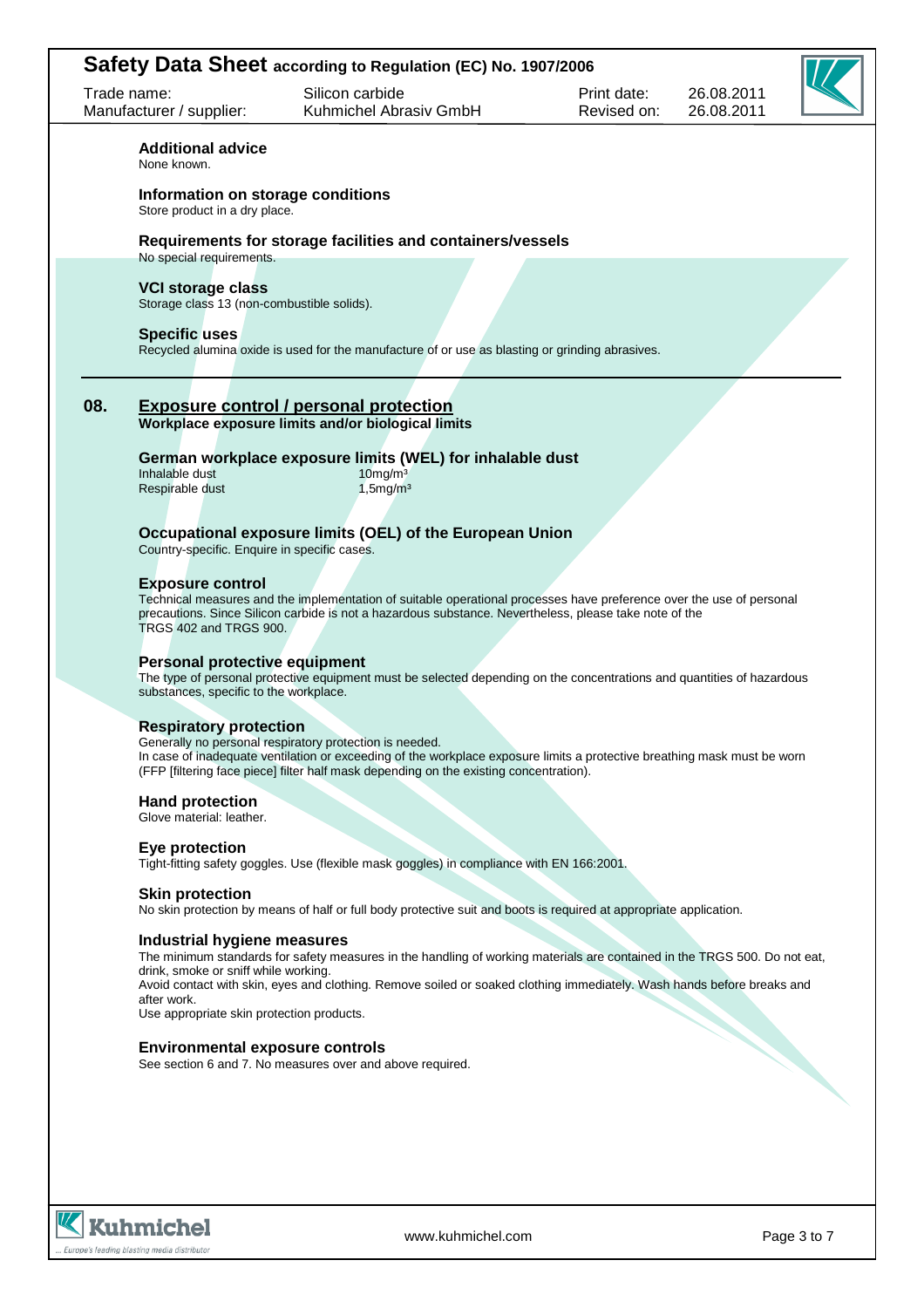| Safety Data Sheet according to Regulation (EC) No. 1907/2006 |                                         |                                                                                                   |                  |                                 |                                                     |  |
|--------------------------------------------------------------|-----------------------------------------|---------------------------------------------------------------------------------------------------|------------------|---------------------------------|-----------------------------------------------------|--|
| Trade name:<br>Manufacturer / supplier:                      |                                         | Silicon carbide<br>Kuhmichel Abrasiv GmbH                                                         |                  | Print date:<br>Revised on:      | 26.08.2011<br>26.08.2011                            |  |
| 09.                                                          | <b>Physical and chemical properties</b> |                                                                                                   |                  |                                 |                                                     |  |
|                                                              | Form                                    |                                                                                                   | Edged            |                                 |                                                     |  |
|                                                              | <b>Physical state</b>                   |                                                                                                   | Solid            |                                 |                                                     |  |
|                                                              | <b>Colour</b>                           |                                                                                                   | <b>Black</b>     |                                 |                                                     |  |
|                                                              | <b>Odour</b>                            |                                                                                                   | <b>Odourless</b> |                                 |                                                     |  |
|                                                              |                                         | Important health, safety and environmental information                                            |                  |                                 |                                                     |  |
|                                                              | <b>Explosive properties</b>             | The product is not explosive, however, the formation of explosive dust-air mixtures are possible. |                  |                                 |                                                     |  |
|                                                              | <b>Lower explosive limit</b>            |                                                                                                   | None known.      |                                 |                                                     |  |
|                                                              | <b>Upper explosive limit</b>            |                                                                                                   | None known.      |                                 |                                                     |  |
|                                                              | Vapour pressure                         |                                                                                                   | Not relevant.    |                                 |                                                     |  |
|                                                              | <b>Density</b>                          |                                                                                                   |                  | approx. $3.2$ g/cm <sup>3</sup> |                                                     |  |
|                                                              | <b>Expiry time</b>                      |                                                                                                   | Not relevant.    |                                 |                                                     |  |
|                                                              | Solubility in water                     |                                                                                                   |                  | Not water-soluble.              |                                                     |  |
|                                                              | pH value                                |                                                                                                   | Not applicable.  |                                 |                                                     |  |
|                                                              | <b>Boiling point</b>                    |                                                                                                   | Not applicable.  |                                 |                                                     |  |
|                                                              | <b>Flashpoint</b>                       |                                                                                                   |                  |                                 | Not determined, since the product is not flammable. |  |
|                                                              | <b>Melting point</b>                    |                                                                                                   | approx. 2,300℃   |                                 |                                                     |  |
|                                                              | <b>Ignition temperature</b>             |                                                                                                   |                  |                                 | Not determined, since the product is not flammable. |  |
|                                                              |                                         |                                                                                                   |                  |                                 |                                                     |  |

The information on explosion limits is based on Silicon carbide. Further physical-chemical data can be obtained from the technical data sheet.

# **10. Stability and reactivity**

### **Conditions to avoid**

In case of appropriate use, there are no known conditions to be avoided.

### **Materials to avoid**

In case of appropriate use, no hazardous reactions are to be expected.

### **Hazardous decomposition products**

In case of appropriate use, there are no known hazardous decomposition products.

## **11. Toxicological information**

### **Toxicokinetics, metabolism and distribution**

According to the BGIA (Institute for Occupational Safety and Health) Expert Opinion No. 2009/23295/9311 of 18.11.2009 mat-loe the Silicon cabide does not contain any silicogenic, toxic and carcinogenic components.

## **Acute toxicity, irritability and cauterisation**

No information available on product.

### **Sensitivity (skin, respiratory tract)**

No information available on product. **Example 20 million** ...Continue on next page



www.kuhmichel.com Page 4 to 7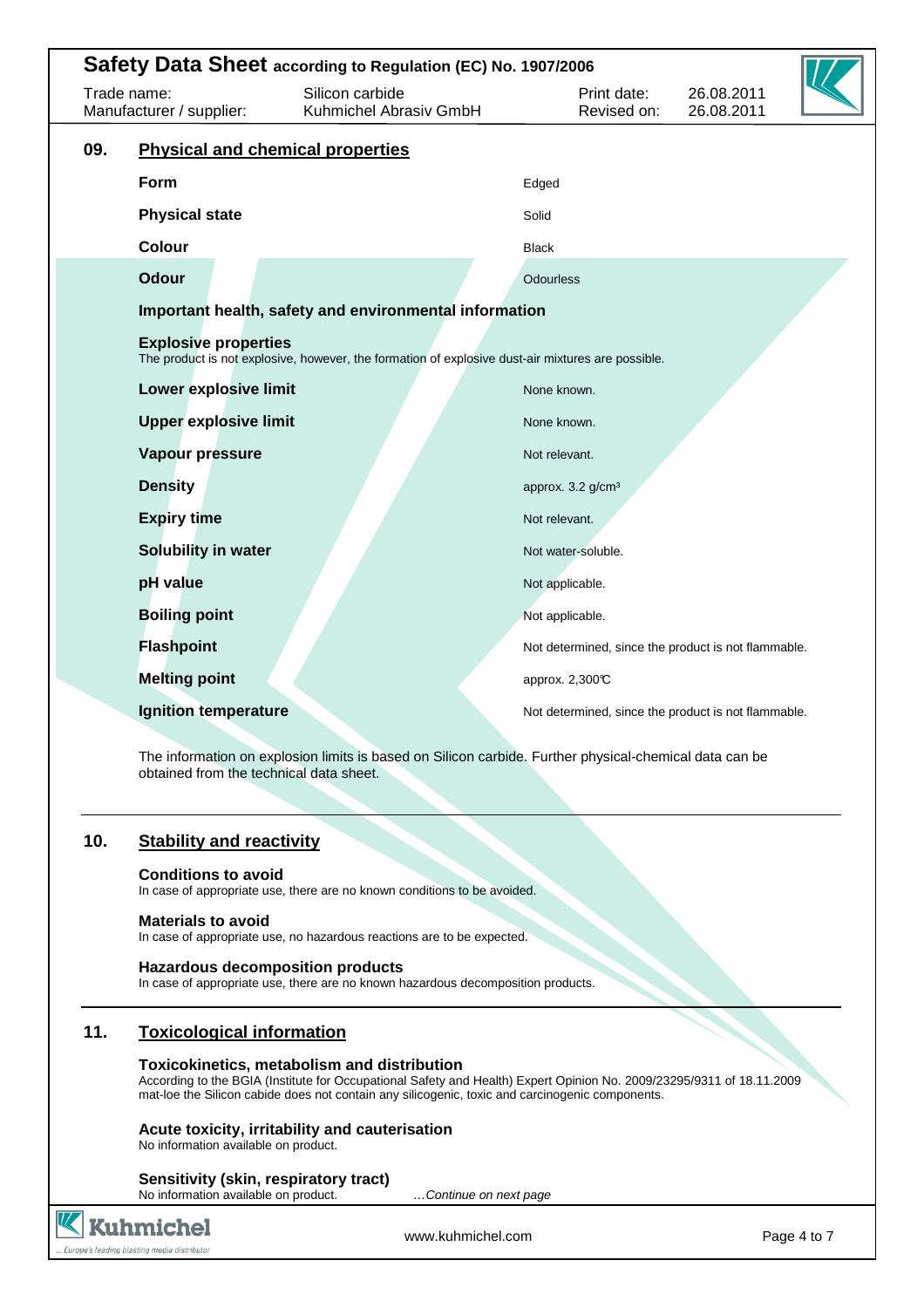|     | Trade name:<br>Manufacturer / supplier:                                                                                                                                                                                                | Silicon carbide<br>Kuhmichel Abrasiv GmbH                                                                                                             | Print date:<br>Revised on: | 26.08.2011<br>26.08.2011 |  |  |  |  |
|-----|----------------------------------------------------------------------------------------------------------------------------------------------------------------------------------------------------------------------------------------|-------------------------------------------------------------------------------------------------------------------------------------------------------|----------------------------|--------------------------|--|--|--|--|
|     | Silicon carbide is not known for toxicity.                                                                                                                                                                                             | Toxicity at repeated intake/absorption (subacute, subchronic and chronic)                                                                             |                            |                          |  |  |  |  |
|     |                                                                                                                                                                                                                                        | <b>CMR</b> effects (carcinogenic, mutagenic and reprotoxic effects)<br>According to BGIA Expert Opinion no carcinogenic effects have been identified. |                            |                          |  |  |  |  |
|     | <b>Summary of assessment of CMR properties</b><br>No known CMR properties.                                                                                                                                                             |                                                                                                                                                       |                            |                          |  |  |  |  |
|     | Practical experiences (classification-related and other observations)<br>No information available on product.                                                                                                                          |                                                                                                                                                       |                            |                          |  |  |  |  |
|     | <b>Other information</b><br>None known                                                                                                                                                                                                 |                                                                                                                                                       |                            |                          |  |  |  |  |
|     |                                                                                                                                                                                                                                        |                                                                                                                                                       |                            |                          |  |  |  |  |
| 12. | <b>Ecological information</b>                                                                                                                                                                                                          |                                                                                                                                                       |                            |                          |  |  |  |  |
|     | <b>Ecotoxicity</b>                                                                                                                                                                                                                     | No ecological problems are to be expected if Silicon carbide is handled and used correctly.                                                           |                            |                          |  |  |  |  |
|     | <b>Fish toxicity</b><br>There are no harmful effects on water organisms.                                                                                                                                                               |                                                                                                                                                       |                            |                          |  |  |  |  |
|     | <b>Aquatic invertebrates</b><br>There are no harmful effects on water organisms.                                                                                                                                                       |                                                                                                                                                       |                            |                          |  |  |  |  |
|     | <b>Aquatic plants</b><br>There are no harmful effects on water organisms.                                                                                                                                                              |                                                                                                                                                       |                            |                          |  |  |  |  |
|     | <b>Mobility</b><br>According to current experiences this product is not soluble in water.                                                                                                                                              |                                                                                                                                                       |                            |                          |  |  |  |  |
|     | <b>Persistence and degradability</b><br>According to current experiences this product is inert and degradable.                                                                                                                         |                                                                                                                                                       |                            |                          |  |  |  |  |
|     | <b>Bioaccumulation potential</b><br>No data available. A concentration in organic material is rather improbable since it is inert and insoluble.                                                                                       |                                                                                                                                                       |                            |                          |  |  |  |  |
|     | Results of the verification of the PBT properties (persistent, bioaccumulative and toxic)<br>The ingredients in this product do not fulfil the criteria to be classified as PBT or vPvB (Very Persistent and Very<br>Bioaccumulative). |                                                                                                                                                       |                            |                          |  |  |  |  |
|     | <b>Other harmful effects</b><br>No known harmful effects.                                                                                                                                                                              |                                                                                                                                                       |                            |                          |  |  |  |  |
| 13. | <b>Disposal considerations</b>                                                                                                                                                                                                         |                                                                                                                                                       |                            |                          |  |  |  |  |
|     | <b>Substance / preparation</b><br>Silicon carbide                                                                                                                                                                                      |                                                                                                                                                       |                            |                          |  |  |  |  |
|     | <b>Recommendation</b><br>Contact the company Kuhmichel Abrasiv GmbH about recycling of the used Silicon carbide.                                                                                                                       |                                                                                                                                                       |                            |                          |  |  |  |  |
|     | Disposal code according to the Waste Catalogue Ordinance<br>120117 blasting abrasive wastes with the exception of those that fall under 120116.                                                                                        |                                                                                                                                                       |                            |                          |  |  |  |  |
|     | Packaging / contaminated packaging<br>Packaging with Silicon carbide residue in the paper bag or in the big bag can be recycled.                                                                                                       |                                                                                                                                                       |                            |                          |  |  |  |  |
|     | <b>Cleaned packaging</b><br>Cleaned packaging can be used again or be recycled.                                                                                                                                                        |                                                                                                                                                       |                            |                          |  |  |  |  |
|     |                                                                                                                                                                                                                                        |                                                                                                                                                       |                            |                          |  |  |  |  |



www.kuhmichel.com Page 5 to 7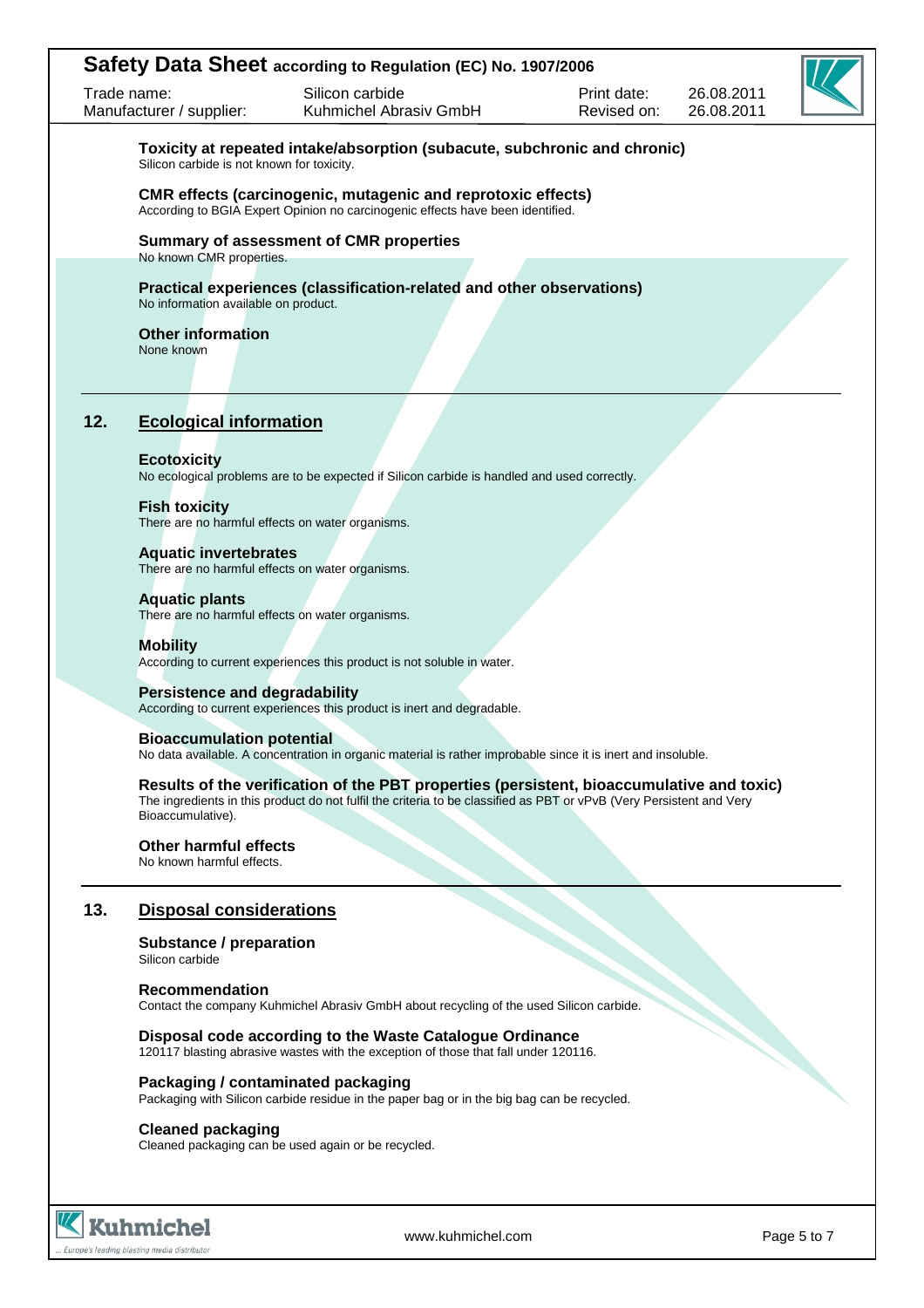| Safety Data Sheet according to Regulation (EC) No. 1907/2006               |                                                                                                                           |                                                                                                                                       |                            |                          |             |  |
|----------------------------------------------------------------------------|---------------------------------------------------------------------------------------------------------------------------|---------------------------------------------------------------------------------------------------------------------------------------|----------------------------|--------------------------|-------------|--|
|                                                                            | Trade name:<br>Manufacturer / supplier:                                                                                   | Silicon carbide<br>Kuhmichel Abrasiv GmbH                                                                                             | Print date:<br>Revised on: | 26.08.2011<br>26.08.2011 |             |  |
| 14.                                                                        | <b>Transport information</b>                                                                                              |                                                                                                                                       |                            |                          |             |  |
|                                                                            | <b>Land transport ADR/RID</b>                                                                                             | Not considered hazardous goods in terms of these transport regulations.                                                               |                            |                          |             |  |
|                                                                            |                                                                                                                           | <b>Transport by sea IMDG Code/GGVSee</b><br>Not considered hazardous goods in terms of these transport regulations.                   |                            |                          |             |  |
|                                                                            |                                                                                                                           | Air transport ICAO-TI and IATA-DGR<br>Not considered hazardous goods in terms of these transport regulations.                         |                            |                          |             |  |
| 15.                                                                        | <b>Regulatory information</b>                                                                                             |                                                                                                                                       |                            |                          |             |  |
|                                                                            | <b>Chemical safety assessment (CSA)</b><br>A chemical safety assessment for substances in this product was not performed. |                                                                                                                                       |                            |                          |             |  |
|                                                                            | None required.                                                                                                            | <b>Classification/labelling according to EEC directives</b>                                                                           |                            |                          |             |  |
|                                                                            | None required.                                                                                                            | Symbol(s) and hazard designation(s) of the product                                                                                    |                            |                          |             |  |
|                                                                            | Does not contain any.                                                                                                     | Hazard-determining components of labelling                                                                                            |                            |                          |             |  |
|                                                                            | <b>Contains</b><br>Does not contain any.                                                                                  |                                                                                                                                       |                            |                          |             |  |
|                                                                            | <b>R</b> phrases<br>Not required.                                                                                         |                                                                                                                                       |                            |                          |             |  |
|                                                                            | S phrases<br>22<br>Do not inhale dust.<br>26<br>37/39                                                                     | In case of eye contact, immediately rinse thoroughly with water and consult a doctor.<br>Wear suitable protective gloves and goggles. |                            |                          |             |  |
|                                                                            | Information on labelling<br>The product is not subject to labelling requirements.                                         |                                                                                                                                       |                            |                          |             |  |
|                                                                            | <b>EU</b> regulations<br>None known.                                                                                      |                                                                                                                                       |                            |                          |             |  |
|                                                                            | <b>National regulations</b>                                                                                               |                                                                                                                                       |                            |                          |             |  |
|                                                                            | <b>Water hazard class</b><br>Attachment 4.                                                                                | Not hazardous to water, classification according to VwVwS (Administrative Regulation on Substances Hazardous to Water),               |                            |                          |             |  |
|                                                                            | Ingredients not specifically mentioned.                                                                                   | <b>Technical Instructions on Air Quality Control (TA-Luft)</b>                                                                        |                            |                          |             |  |
|                                                                            | Ingredients not specifically mentioned.                                                                                   | Hazardous incident (reporting) ordinance (12.BlmSchV)                                                                                 |                            |                          |             |  |
| Solvents ordinance (31.BlmSchV)<br>Ingredients not specifically mentioned. |                                                                                                                           |                                                                                                                                       |                            |                          |             |  |
|                                                                            | Ingredients not specifically mentioned.                                                                                   | <b>Chemicals prohibition ordinance (CPO)</b>                                                                                          |                            |                          |             |  |
|                                                                            | Relevant technical regulations for hazardous substances<br>None known, since it contains no hazardous substances.         |                                                                                                                                       |                            |                          |             |  |
|                                                                            | <b>Occupational restrictions</b><br>None known.                                                                           |                                                                                                                                       |                            |                          |             |  |
|                                                                            |                                                                                                                           |                                                                                                                                       | Continue on next page      |                          |             |  |
|                                                                            | Kuhmichel<br>Europe's leading blasting media distributor                                                                  | www.kuhmichel.com                                                                                                                     |                            |                          | Page 6 to 7 |  |